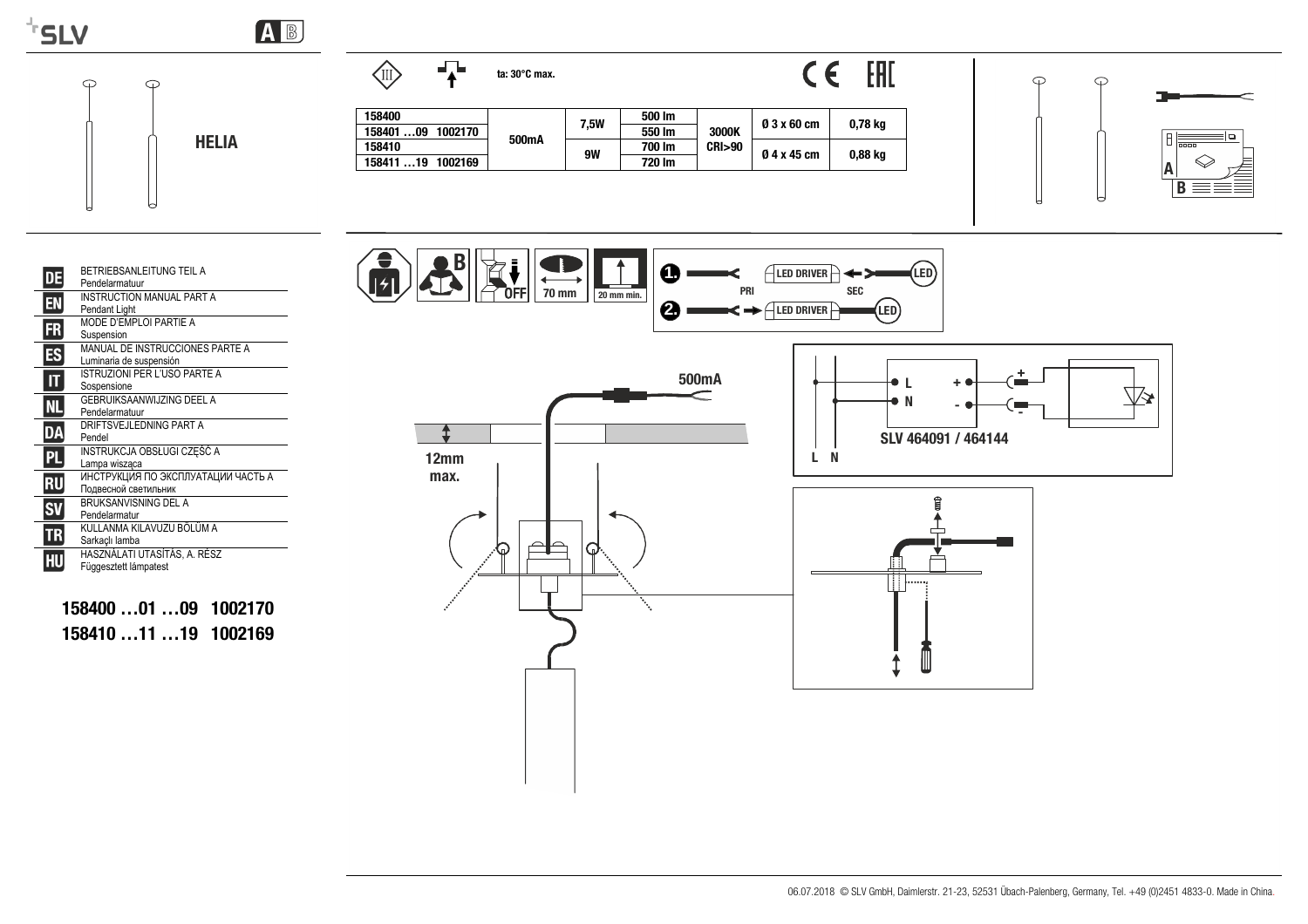



**DE** - Die Installation erfordert Fachkenntnisse und darf nur eine zugelassene Elektrofachkraft unter Berücksichtigung örtlicher und nationaler Bestimmungen durchführen!

€

**EN -** The installation requires expert knowledge and may be carried out only by an approved electrician under consideration of local and national regulations!

**FR -** L'installation nécessite des connaissances spécialisées et ne peut être effectuée que par un électricien agréé, en tenant compte des réglementations locales et nationales !

**ES -** ¡Para realizar la instalación son necesarios conocimientos técnicos. La instalación será realizada exclusivamente por un técnico electricista autorizado, respetando las normativas locales y nacionales!

**IT -** L'installazione richiede conoscenze tecniche e può essere eseguita soltanto da un elettricista autorizzato tenendo conto delle norme locali e nazionali!

**NL -** De installatie vereist vakkennis en mag uitsluitend door een erkende elektricien worden uitgevoerd, waarbij de lokale en nationale voorschriften in acht moeten worden genomen!

**DA -** Installationen kræver fagkundskab og må kun gennemføres af en autoriseret el-installatør. Lokale og nationale bestemmelser skal herved overholdes!

**PL -** Instalacja wymaga wiedzy specjalistycznej i powinna być przeprowadzana wyłącznie przez uprawnionego elektryka przy uwzględnieniu miejscowych i krajowych przepisów!

**RU -** Установка требует специальных знаний <sup>и</sup> может производиться только сертифицированным электриком <sup>с</sup> соблюдением местных <sup>и</sup> национальных положений!

**SV -** Installationen kräver fackkunskaper och får endast utföras av en elektriker. Lokala och nationella bestämmelser måste följas!

**TR -** Kurulum uzmanlık gerektirir ve sadece yerel ve ulusal yönetmelikler dikkate alınarak yetkili bir elektrikçi tarafından yapılabilir!

**HU -** A csatlakoztatás szaktudást igényel, és kizárólag feljogosított villamossági szakember végezheti el a helyi és nemzeti rendelkezések figyelembe vétele mellett!



### **DE** - **Entsorgung** (Europäische Union)

Produkt nicht im Hausmüll entsorgen! Produkte mit diesem Symbol sind entsprechend der Richtlinie(WEEE) über Elektro- und Elektronik-Altgeräte über die örtlichen Sammelstellen für Elektro-Altgeräte zu entsorgen!

### **EN - Disposal** (European Union)

Do not dispose the product with the regular household waste! Products marked with this sign must be disposed according to the directive (WEEE) on electrical and electronic devices at local collection points for such devices!

### **FR - Information de recyclage** (Union européenne)

Ne recyclez pas le produit avec les ordures ménagères ! Les produits qui présentent ce symbole sont à recycler suivant la directive (WEEE) relative aux déchets d'équipements électriques et électroniques, via des points de collecte pour appareils électriques usagés !

**ES - Indicaciones para la eliminación** (Unión Europea) ¡No tirar el producto con la basura doméstica! Los productos con este símbolo deben eliminarse, de acuerdo con la directiva (WEEE) sobre residuos de aparatos eléctricos y electrónicos, llevándolos a los puntos de recogida selectiva de aparatos eléctricos y electrónicos locales.

**IT - Istruzioni per lo smaltimento** (Unione Europea) Non smaltire il prodotto con i rifiuti domestici! I prodotti con questo simbolo devono essere smaltiti, nel rispetto della Direttiva (WEEE) sui rifiuti di apparecchiature elettriche ed elettroniche, nei punti di raccolta locale ad essi adibiti! Verificare sul sito www.slvitalia.it il corretto metodo di smaltimento del presente materiale.

**NL - Afvalverwijdering** (Europese Unie)

Het product niet via het huishoudelijk afval weggooien! Producten met dit symbool dienen in overeenstemming met richtlijn (WEEE) via elektrische en elektronische apparatuur bij de plaatselijke inzamelpunten voor elektrisch afval te worden verwijderd!

### **DA - Henvisning om bortskafning** (EU)

Produktet må ikke bortskaffes sammen med husholdningsaffaldet! Produkter med dette symbol skal i henhold til direktivet (WEEE) om affald af elektrisk og elektronisk udstyr bortskaffes via de lokale indsamlingssteder for gamle el-apparater!

**PL - Wskazówka dotycząca utylizacji** (Unia Europejska) Nie wolno wyrzucać produktu do śmieci domowych! Produkty oznakowane tym symbolem należy utylizować zgodnie z wytycznymi (WEEE) dotyczącymi starych urządzeń elektrycznych i elektronicznych w miejscowych punktach gromadzenia odpadów elektrycznych!

**RU - Указание по утилизации** (Европейский Союз) Не утилизировать прибор вместе <sup>с</sup> бытовыми отходами! Продукты <sup>с</sup> подобным обозначением <sup>в</sup> соотв. <sup>с</sup> Положением (WEEE) по утилизации старых электрических <sup>и</sup> электронных приборов необходимо утилизировать через специальные пункты сбора старых электроприборов!

**SV - Anvisningar för sophantering** (Europeiska Unionen) Produkten får ej kastas i hushållssoporna! Produkter som är märkta med denna symbolen ska kastas i enlighet med riktlinjerna (WEEE) för elektriska och elektroniska apparater på de lokala uppsamlingsställena för el- och elektronikskrot.

#### **TR - Tasfiye açıklaması** (Avrupa Birliği)

Ürünü ev çöpüyle birlikte atmayın! Bu sembolü taşıyan ürünler, elektroteknik ve elektronik eski aletlerin yerel elektronik eski aletler toplama yerinde tasfiye edilmesi (WEEE) yönetmeliğine bağlıdır.

#### **HU - Hulladékkezelés** (Európai Unió)

A terméket ne a hagyományos háztartási hulladékkal együtt dobja ki! A fenti jellel ellátott termékeket a WEEE, irányelv szerint az elektromos és elektronikus termékek számára kihelyezett hulladékgyűjtőkbe tegye!

Technische Änderungen vorbehalten. Technical Details are subject to change. Les détails techniques sont sujet à des changements. Nos reservamos el derecho a modificaciones técnicas. Modifiche tecniche riservate. Behoudens technische wijzigingen. Ret til tekniske ændringer forbeholdes. Zmiany techniczne zastrzeżone. Сохраняется право на внесение технических изменений. Tekniska ändringar kan förekomma. Teknik değişiklik yapma hakkı saklıdır. A technikai részletek termékenként változhatnak.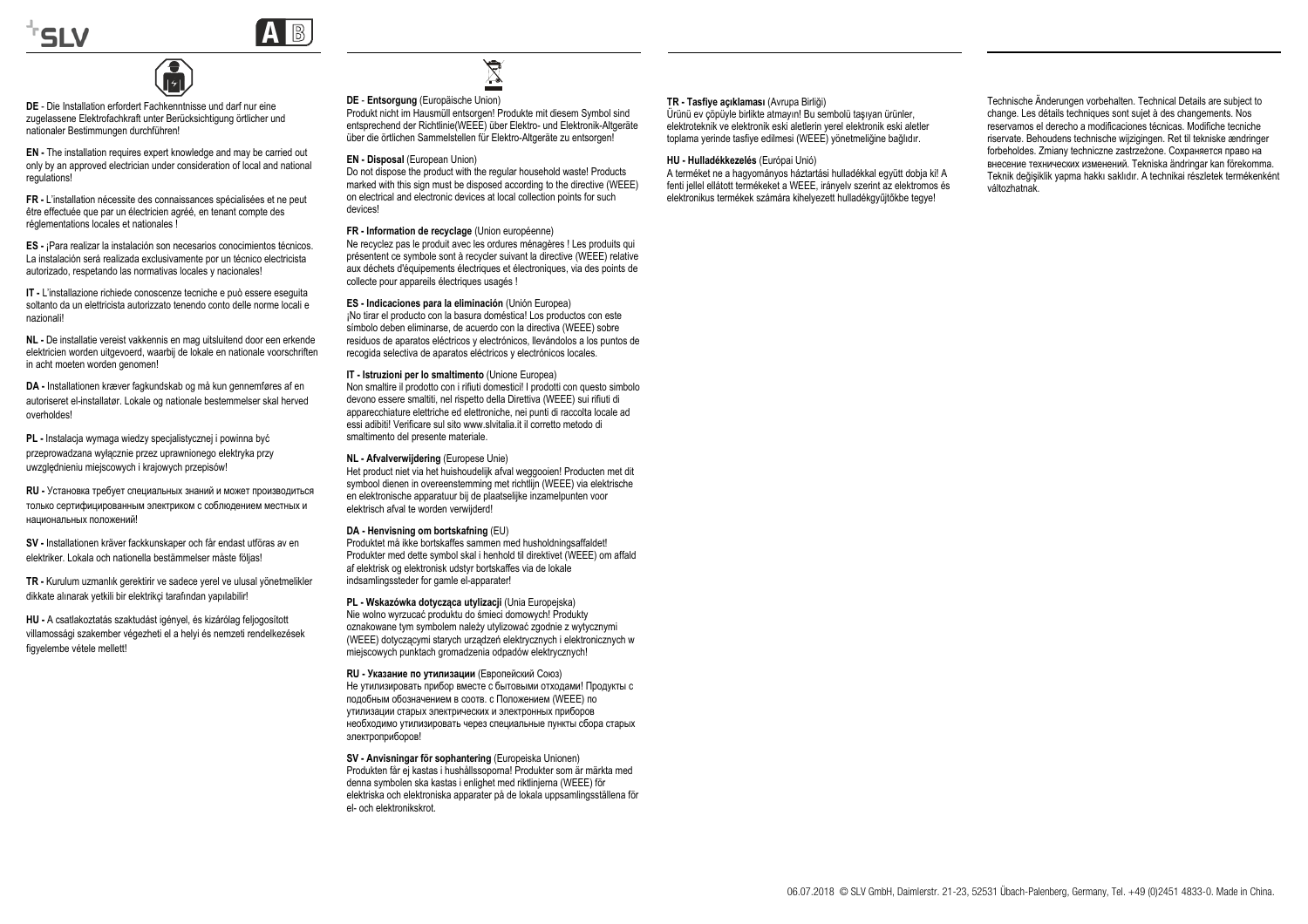### 'SLV

DE  **Betriebsanleitung TEIL B Pendelleuchte**158400 ...01 ...09 158410 ...11 ....19 1002169 1002170

### **Anleitung sorgfältig lesen und aufbewahren!**

### **Sicherheitshinweise für Installation und Betrieb Nichtbeachtung kann zu Lebens-, Verbrennungs- und Brandgefahr führen!**

Jegliche Arbeiten am elektrischen Anschluss nur durch Elektrofachkraft! Nichts an dem Produkt befestigen. Produkt nicht abdecken.

Bei Verdacht einer Fehlfunktion oder Beschädigung außer Betrieb nehmen und Händler oder Elektrofachkraft kontaktieren.Sicherstellen, dass Kinder an dem Produkt keinen Schaden nehmen. Nicht in die aktive Lichtquelle starren.

Weitere Sicherheitshinweise =  $\bigwedge$ 

### **Bestimmungsgemäße Verwendung**

Schutzklasse III (3)<sup>(11)</sup>- Betrieb mit Schutzkleinspannung. Nur fest montiert auf ebenen Untergrund betreiben. Nur auf normal oder nicht entflammbaren Flächen betreiben.Nur in trockenen Innenräumen betreiben.Keinen starken mechanischen Beanspruchungen oder starker Verschmutzung aussetzen. Zulässige max. Umgebungstemperatur(ta): 30°C

### **Leuchtmittelwechsel**

Die Lichtquelle dieser Leuchte darf nur Hersteller oder einem von ihm beauftragten Servicetechniker oder einer vergleichbar qualifizierten Person ersetzt werden.

### **Pflege / Lagerung**

**Produkt spannungsfrei schalten und abkühlen lassen.** Regelmäßig mit leicht angefeuchtetem (Wasser) Tuch nur äußerlich reinigen. Nur trocken und sauber lagern.

### **Montage**

Stromversorgung / Anschlussleitung spannungsfrei schalten! Nur beschriebenes Zubehör verwenden.Ausreichend Abstand zu brennbaren Materialien halten.Ausreichende Belüftung gewährleisten.

: Nicht abdecken, insbesondere nicht mit Isoliermaterial. Montieren wie in Abbildung dargestellt.

### **Elektrischer Anschluss**

'SLV

Nur geeigneten LED Konverter verwenden (z.B. SLV 464091 / 464144). Ausgangsstrom (konstant): 500mA / Leistung: min. 7,5W / 9W Rote Ader  $\rightarrow$  (+) Klemme Schwarze Ader → (-) Klemme Beim Anschluss von mehr als einer Leuchte an einem LED Konverter Reihenschaltung erstellen.

Sicheren Halt und ordnungsgemäße Funktion prüfen!

### **EN** Operating Manual PART B **Pendant Light** 158400 01 09 158410 11 19 1002169 1002170

### **Read manual carefully and keep for further use!**

#### **Safety advices for installation and operation. Disregard may lead to danger of life, burning or fire!**

Any works on the electrical connection only by electrician. Do not alter or modify the product. Do not fasten anything on the product. Do not cover the product. Take out of service when suspecting a defect or malfunction and contact your dealer or a qualified electrician. Take measures that children get not harmed by the product. Do not stare into the active light source. Additional safety advices =  $\triangle$ 

### **Use as directed**

Safety class III (3) $\langle \hat{\mathbb{D}} \rangle$ - Operated with safety extra-low voltage. Operate only firmly fixed on an even surface. Operate only on normal or not inflammable surfaces. Operate only in dry indoor area. Do not strain mechanically or expose to strong dirt contamination. Max. admissible ambient temperature(ta): 30°C.

### **Lamp replacement**

The light source of this luminaire may only be replaced by the manufacturer, an authorized service technician or a comparable qualified person.

### **Care / Storage**

 $\Lambda$  Disconnect product from mains and let it cool down. Clean external surfaces regularly with a slightly moistened (water) cloth. Store dry and clean.

### **Installation**

 $\triangle$  Switch off mains / fixed connection cable! Use only described accessories. Only suited for recessed ceiling installation. Keep sufficient distance to inflammable materials. Ensure sufficient aeration.





### Install as shown in the figure.

### **Electrical connection**

Use only a suitable LED driver (e.g. SLV 464091 / 464144). Output current(constant): 500mA / Power: 7,5W / 9W min. Red wire  $\rightarrow$  (+) Terminal Black wire → (-) Terminal Establish a serial connection when connecting more than one luminaires to one LED driver

Check secure fixation and proper function!



**Suspension** 158400 ...01 ...09 158410 ...11 ....19 1002169 1002170

### **Lire attentivement le mode d'emploi et le conserver dans un endroit sûr !**

**Consignes de sécurité pour l'installation et l'utilisation Le non-respect peut entraîner un risque de mort, de brûlures et d'incendie !**

Les travaux de branchement électrique doivent uniquement être effectués par un électricien qualifié ! Ne pas modifier ni altérer le produit. Ne rien fixer sur le produit. Ne pas couvrir le produit. En cas de soupçon de dysfonctionnement ou de dommage, arrêter l'appareil et contacter le revendeur ou un électricien qualifié S'assurer que les enfants n'endommagent pas le produit. Ne pas regarder la source lumineuse.

Consignes de sécurité complémentaires =  $\sqrt{N}$ 

### **Utilisation conforme**

Classe de protection III (3)  $\overline{\mathbb{D}}$ - Fonctionnement à très basse tension de sécurité. Utiliser uniquement lors du montage fixe sur un support plat. Utiliser uniquement sur des surfaces normales ou ininflammables. Utiliser uniquement dans des zones intérieures sèches. Ne pas exposer à de fortes contraintes mécaniques ou à une saleté importante. Température ambiante max. admise (ta) : 30°C

### **Remplacement de la source**

La source lumineuse de ce luminaire ne peut être remplacée que par le fabricant ou par un technicien qu'il aura mandaté ou une personne qualifiée correspondante.

### **Entretien / Stockage**

Mettre le produit hors tension et laisser refroidir. Nettoyer régulièrement, la partie extérieure seulement, avec un chiffon légèrement humidifié (à l'eau). Entreposer dans un endroit sec et propre uniquement.



### **Montage**

Mettre l'alimentation/le câble de raccordement hors tension ! Utiliser uniquement les accessoires décrits. Uniquement adapté pour montage encastré au plafond. Maintenir une distance suffisante par rapport aux matériaux inflammables. Assurer une ventilation suffisante.



: Ne pas couvrir, surtout pas avec un matériau isolant. Montage comme indiqué sur l'illustration.

### **Raccordement électrique**

Utiliser un convertisseur LED adapté (par ex. SLV 464091 / 464144). Intensité de sortie (constante) : 500mA / puissance : min. 7,5W / 9W Fil rouge → Borne (+) Fil noir → Borne (-) Si plus d'un luminaire est connecté à un convertisseur, créer une connexion en série.

Vérifier le bon maintien et le bon fonctionnement !

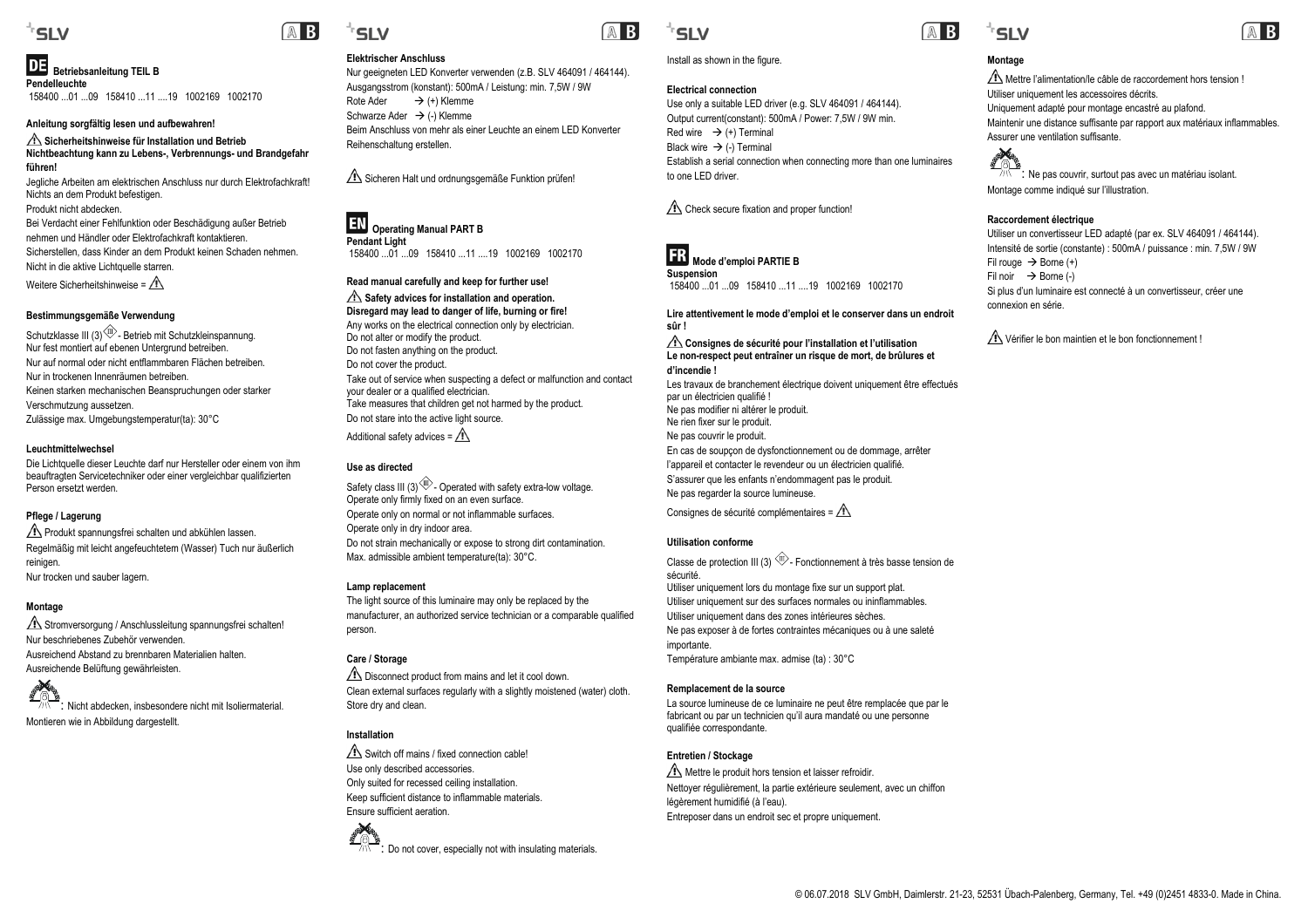### 'SLV

### **Manual de instrucciones PARTE B Luminaria de suspensión**

158400 ...01 ...09 158410 ...11 ....19 1002169 1002170

### **¡Leer atentamente las instrucciones y guardarlas!**

### **Instrucciones de seguridad para instalación y funcionamiento ¡En caso de omisión, subyace peligro de quemaduras, incendio y lesiones mortales!**

¡Cualquier trabajo en la conexión eléctrica deberá ser llevado a cabo exclusivamente por personal técnico eléctrico! Ni modificar ni transformar el producto. No fijar nada al producto.

No cubrir el producto.

En caso de sospechar mal funcionamiento, daños o deterioro, poner fuera de servicio y avisar al distribuidor o a un técnico electricista. Cerciorarse de que los niños no se hagan daño con el producto. No mire directamente al foco luminoso.

Otras instrucciones de seguridad =  $\sqrt{N}$ 

### **Utilización acorde a lo previsto**

Clase de protección III (3)  $\widehat{\mathbb{D}}$ - Funcionamiento con baja tensión de protección. Poner en funcionamiento solo sobre superficie plana y fijamente montado. Operar exclusivamente sobre superficies normales o no inflamables. Operar exclusivamente en áreas interiores secas. No exponer a fuerte esfuerzo mecánico ni a gran suciedad. Temperatura ambiente máxima admisible: 30°C

### **Cambio de lámparas**

El foco luminoso de esta lámpara solo debe ser sustituido por el fabricante o un técnico autorizado por este o por una persona igualmente cualificada.

### **Cuidados / Almacenamiento**

Desconectar tensión del producto y esperar a que se enfríe. Limpiar regularmente solo el exterior con un paño húmedo (agua). Almacenar exclusivamente en lugares secos y limpios.

### **Montaje**

 $\triangle$  iDesconectar la tensión de la alimentación de corriente/del cable de conexión! Utilizar exclusivamente el accesorio descritoApto exclusivamente para empotrar en el techo. Respetar una distancia suficiente respecto de materiales inflamables. Garantizar suficiente ventilación.

: No cubrir, especialmente con material aislante. Montar tal y como indica la ilustración.

## **SIV**

### **Conexión eléctrica**

Utilizar convertidor de LED adecuado (p. ej. SLV 464091 / 464144) Corriente de salida (constante): 500mA / potencia: mín. 7,5W / 9W Hilo rojo,  $\rightarrow$  (+) borne Hilo negro → (-) borne En caso de conectar más de una luminaria, hacerlo en un convertidor de conexión en serie.

 $\triangle$  ¡Revisar el buen soporte y correcto funcionamiento!

### **Istruzioni per l'uso PARTE B Sospensione**

158400 ...01 ...09 158410 ...11 ....19 1002169 1002170

### **Leggere e conservare attentamente le istruzioni!**

**Avvertenze di sicurezza per installazione ed esercizio In caso di mancata osservanza sussiste il rischio di morte, combustione e incendio!**Qualunque lavoro sul collegamento elettrico va eseguito solo da

elettricisti!Non alterare né modificare il prodotto. Non fissare nulla al prodotto. Non coprire il prodotto. In caso di sospetto di malfunzionamento o danneggiamento, mettere fuori servizio e contattare il rivenditore o un elettricista.Sincerarsi che i bambini non danneggino il prodotto. Non guardare direttamente la sorgente luminosa. Altre avvertenze di sicurezza =  $\bigwedge$ 

### **Utilizzo conforme**

Classe di protezione III (3) $\langle \mathbb{D} \rangle$ - azionamento con bassa tensione di protezione. Azionare soltanto su superfici normali o non infiammabili. Azionare soltanto in ambienti chiusi all'asciutto.Non esporre a forti sollecitazioni meccaniche o a sporcizia intensa. Temperatura ambiente max ammessa (ta): 30°C

### **Sostituzione della lampadina**

La sorgente luminosa di questa lampada può essere sostituita esclusivamente dal produttore, da un tecnico da lui incaricato o da una persona qualificata equiparabile.

### **Cura / Conservazione**

Scollegare il prodotto e farlo raffreddare. Pulire solo esternamente a intervalli regolari con un panno leggermente imbibito di acqua. Conservare solo asciutto e pulito.

### **Montaggio**

Eliminare l'alimentazione elettrica / scollegare il cavo di collegamento. Usare solo gli accessori descritti. Adatto solo per l'incasso a plafone. Mantenere una distanza sufficiente dai materiali infiammabili.Garantire una sufficiente aerazione.



Montare come illustrato in figura.

Cavo rosso → (+) Morsetto Cavo nero → (-) Morsetto

**Gebruiksaanwijzing DEEL B**

**Handleiding zorgvuldig lezen en bewaren! Veiligheidsinstructies voor installatie en gebruik**

**Collegamento elettrico**

collegamento in serie.

**Pendelarmatuur**



### **Montage**

 $\triangle$  Stroomtoevoer/aansluitkabel spanningsvrij maken! Uitsluitend de beschreven accessoires gebruiken. Uitsluitend geschikt voor plafondinbouw. Voldoende afstand tot brandbare materialen houden.Voor voldoende ventilatie zorgen.



: Niet afdekken, vooral niet met isolatiemateriaal. Monteren zoals op de afbeelding is weergegeven.

### **Elektrische Ansluiting**

Gebruik een led-converter (bijv. SLV 464091 / 464144). Uitgangsstroom (constant): 500mA / vermogen: min. 7,5W / 9W Rode draad  $\rightarrow$  (+) klem Zwarte draad → (-) klem Bij het aansluiten van meer dan een armatuur op een converter serieschakeling toepassen.

Controleren op stevige bevestiging en correcte werking!

### **Niet-naleving kan levens-, verbrandings- en brandgevaar tot gevolg hebben!**Elektrische aansluitingen mogen uitsluitend door een elektricien worden uitgevoerd! Product niet wijzigen of aanpassen. Niets aan het product bevestigen. Product niet afdekken.Bij het vermoeden van een defect of beschadiging niet meer gebruiken en contact opnemen met verkooppunt of elektricien. Zorg ervoor dat kinderen geen schade kunnen oplopen door contact met het product. Niet in de lichtbron kijken.

: Non coprire, in particolare non con materiale isolante.

Usare un convertitore LED adatto (ad es. SLV 464091 / 464144). Corrente di uscita (costante): 500mA / potenza: min. 7,5W / 9W

Collegando più di un apparecchio ad un convertitore, creare un

Controllare la tenuta sicura e il funzionamento corretto!

158400 ...01 ...09 158410 ...11 ....19 1002169 1002170

Overige veiligheidsinstructies =  $\bigwedge$ 

### **Beoogd gebruik**

Veiligheidsklasse III (3) $\overline{\mathbb{D}}$ - werking met extra lage spanning. Alleen stevig gemonteerd op een vlakke ondergrond gebruiken. Alleen op normaal of niet-ontvlambare oppervlakken toepassen. Alleen in droge ruimten binnen gebruiken. Niet blootstellen aan hoge mechanische belastingen of sterke vervuiling. Toegestane max. omgevingstemperatuur (ta): 30°C

### **Lichtbronnen vervangen**

De lichtbron van deze lamp mag alleen door de fabrikant of een door hem geautoriseerde service-technicus of een vergelijkbaar geschoolde persoon worden vervangen.

### **Verzorging / Opslag**

Product spanningsvrij maken en laten afkoelen. Regelmatig met iets vochtige (water) doek alleen aan de buitenkant reinigen. Alleen droog en schoon bewaren.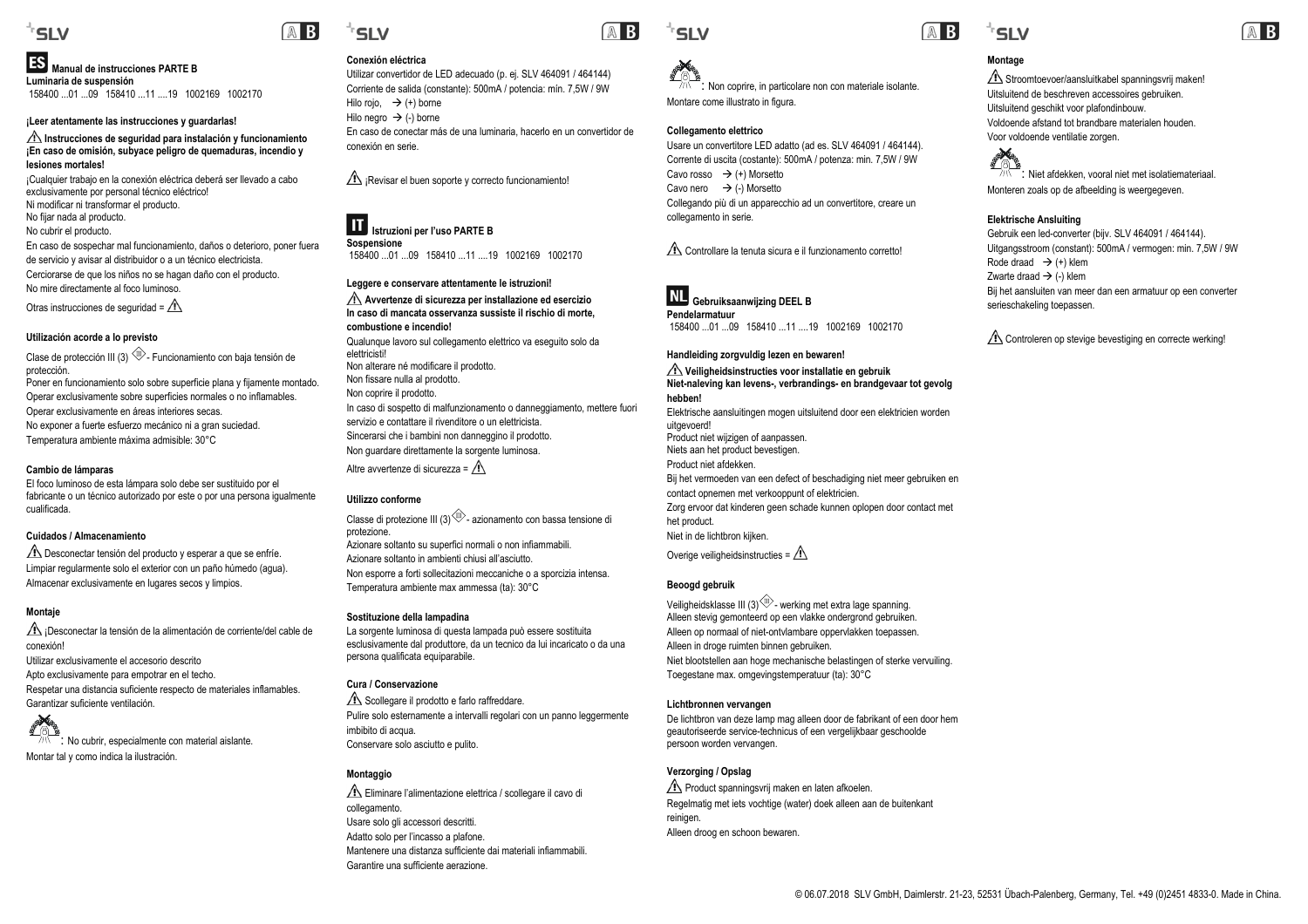### 'SIV

### **Driftsvejledning PART B Pendel**

158400 ...01 ...09 158410 ...11 ....19 1002169 1002170

### **Læs vejledningen grundigt og opbevar den!**

### Sikkerhedshenvisninger vedrørende installation og brug **Manglende overholdelse kan resultere i livsfare, forbrændinger og brand!**

Alt arbejde på den elektriske tilslutning må kun gennemføres af en elinstallatør!

Der må ikke foretages ændringer eller modifikationer af produktet. Der må ikke fastgøres noget til produktet.

Produktet må ikke dækkes til.

Ved mistanke om fejlfunktion eller beskadigelse skal produktet tages ud af drift. Kontakt så forhandleren eller en el-installatør. Sørg for, at børn ikke tager skade af produktet. Undgå at se ind i lyskilden.

Yderligere sikkerhedshenvisninger =  $\sqrt{N}$ 

### **Tilsigtet anvendelse**

Beskyttelsesklasse III (3) $\overline{\mathbb{D}}$ - drift sikkerhedslavspænding. Må kun anvendes fast monteret på jævn undergrund. Må kun anvendes på normalt eller ikke antændelige flader. Må kun anvendes i tørre indendørs rum. Må ikke udsættes for kraftige mekaniske belastninger eller stærk forurening. Tilladt maksimal omgivelsestemperatur (ta): 30°C

### **Skift af lyskilde**

Denne lampes lyskilde må kun erstattes af producenten eller af en af ham bestilt servicetekniker eller en lignende kvalificeret person.

### **Pleje / lagring**

Afbryd spændingsforsyningen til produktet og lad den køle af. Rens regelmæssigt og kun på ydersiden med en let fugtet klud (vand). Skal opbevares rent og tørt.

### **Montage**

Strømforsyningen / tilslutningsledningen skal gøres spændingsfrit! Anvend kun det beskrevne tilbehør. Kun egnet til indbygning i loft. Hold tilstrækkelig afstand til brændbare materialer. Sørg for tilstrækkelig ventilation.

FOLS Må ikke dækkes til, især ikke med isoleringsmateriale. Monteres som vist på billedet.

### **Elektrisk forbindelse**

 Anvend en egnet LED-omformer (f.eks. SLV 464091 / 464144). Udgangsstrøm (konstant): 500mA / effekt: min. 7,5W / 9W Rødt kabel → (+) Klemme Sort kabel  $\rightarrow$  (-) Klemme Ved tilslutning af mere end en lampe til en omformer skal der laves en seriekobling.

 $\Lambda$  Kontroller med hensyn til sikker fastgøring og korrekt funktion!

### **Instrukcja obsługi CZĘŚĆ<sup>B</sup> Lampa wisząca**

158400 ...01 ...09 158410 ...11 ....19 1002169 1002170

### **Instrukcję należy dokładnie przeczytać i ją zachować! Zasady bezpiecznej instalacji i eksploatacji Brak przestrzegania zasad może powodować zagrożenie życia,**

**prowadzić do powstania poparzeń i pożaru!** Wszelkie prace przy połączeniach elektrycznych muszą być wykonywane wyłącznie przez uprawnionego elektryka! Nie wolno dokonywać zmian ani modyfikacji produktu. Nie przytwierdzać nic do produktu. Nie przykrywać produktu. W przypadku podejrzenia wadliwego działania lub uszkodzenia wyłączyć i skontaktować się ze sprzedawcą lub uprawnionym elektrykiem.

Upewnić się, że dzieci nie ucierpią przy kontakcie z produktem. Nie patrzeć w źródło światła.

Dalsze zasady bezpieczeństwa =  $\sqrt{N}$ 

### **Użytkowanie zgodnie z przeznaczeniem**

Klasa ochronności III (3)  $\overline{\textcircled{\textcirc}}$ - praca przy użyciu niskiego bezpiecznego napięcia. Do użytku wyłącznie po zamocowaniu na stałe na równym podłożu.

Używać wyłącznie na normalnie palnych lub niepalnych powierzchniach. Eksploatować wyłącznie w suchych pomieszczeniach. Nie poddawać silnym obciążeniom mechanicznym ani nie narażać na mocne zabrudzenie.

Dopuszczalna maksymalna temperatura otoczenia(ta): 30°C

### **Wymiana źródła światł<sup>a</sup>**

Źródło światła tej lampy może zostać wymienione jedynie przez zleconego przez Państwa technika serwisowego lub przez osobę z porównywalnymi kwalifikacjami.

### **Dbałość / składowanie**

Odłączyć produkt od napięcia i pozostawić do ostygnięcia. Czyścić regularnie tylko z zewnątrz przy użyciu lekko zwilżonego (wodą) <sup>r</sup>ęcznika. Przechowywać wyłącznie w stanie suchym i czystym.



**Montaż**

Należy odłączyć zasilanie/przewód przyłączeniowy od napięcia!

 $\frac{\sqrt{N}}{\sqrt{N}}$ : Nie przykrywać (w szczególności materiałem izolacyjnym)

Korzystac z odpowiedniego konwertera LED (np. SLV 464091 / 464144).

W przypadku podlaczenia kilku opraw do jednego konwertera zastosowac

Sprawdzic, czy produkt zostal osadzony prawidlowo i czy dziala

Prad wyjsciowy (staly): 500mA / moc: min. 7,5W / 9W

**Инструкция по эксплуатации ЧАСТЬ B**

 158400 ...01 ...09 158410 ...11 ....19 1002169 1002170**Внимательно прочитать <sup>и</sup> сохранить инструкцию!**

Все работы <sup>с</sup> электрическим подключением разрешается производить только специалистам-электрикам! Не выполнять изменений или модификаций <sup>в</sup> продукте.

При подозрении на неправильное функционирование или повреждение выключить продукт и проконсультироваться с торговым

Обеспечить, чтобы продукт не представлял угрозы для детей.

предприятием или специалистом-электриком.

Не смотреть напрямую на источник света. Дополнительные указания по безопасности =  $\sqrt{1}$ 

**Указания по безопасности при установке и эксплуатации Несоблюдение указаний может представлять угрозу для жизни,** 

Przeznaczony wyłącznie do montażu podtynkowego w suficie. Zachować odpowiedni odstęp od materiałów palnych.

Korzystać wyłącznie z opisanych akcesoriów.

Zapewnić odpowiednia wentylację.

Montować zgodnie z rysunkiem.

**Przyłączenie elektryczne**

Czerwona zyla (+) zacisk Czarna zyla → (-) zacisk

polaczenie szeregowe.

**Подвесной светильник**

**создавать угрозу ожогов <sup>и</sup> пожара!**

Ничего не закреплять на продукте. Не накрывать продукт.

poprawnie!

**RU** 

### **Замена источника света**

Источник света данного светильника может быть заменен только производителем, уполномоченным им сервисным техником или специалистом <sup>с</sup> соответствующей квалификацией.

### **Уход / хранение**

Отключить питание продукта и дать ему остыть. Регулярно чистить только снаружи слегка увлажненной (вода) салфеткой. Хранить только <sup>в</sup> сухом <sup>и</sup> чистом состоянии.

### **Монтаж**

Выключить электропитание/снять напряжение <sup>с</sup> соединительного кабеля! Использовать только описанные аксессуары. Подходит только для монтажа <sup>в</sup> потолок. Соблюдать достаточное расстояние до горючих материалов. Обеспечить достаточную вентиляцию.

## **SHARA**

: Не перекрывать, <sup>в</sup> особенности изолирующим материалом. Монтировать, как показано на рисунке.

### **Электрическое подключение**

Использовать подходящий светодиодный преобразователь (например, SLV 464091 / 464144). Выходной ток (постоянный): 500мА / Мощность: мин. 7,5W / 9Вт Красный провод (+) клемма Черный провод → (-) клемма При подключении более одного светильника подключение <sup>к</sup> конвертеру выполнять по последовательной схеме.

### Проверить надежное крепление <sup>и</sup> надлежащее функционирование!



Импортёр: ООО «Марбел» 190005, <sup>г</sup>. Санкт-Петербург, Митрофаньевское шоссе, 2 корп. 2 Тел./факс +7 (812) 644-6789 www.marbel.ru

**Применение <sup>в</sup> соответствии <sup>с</sup> назначением** Класс защиты III (3) <sup>\\\//</sup> - эксплуатация с безопасным сверхнизким напряжением. Эксплуатировать только надежно укрепленный на ровной поверхности продукт. Эксплуатировать только на нормальных или негорючих поверхностях. Эксплуатировать только <sup>в</sup> сухих помещениях. Не подвергать сильным механическим нагрузкам или сильному загрязнению.

Допустимая макс. температура окружающей среды(ta): 30°C